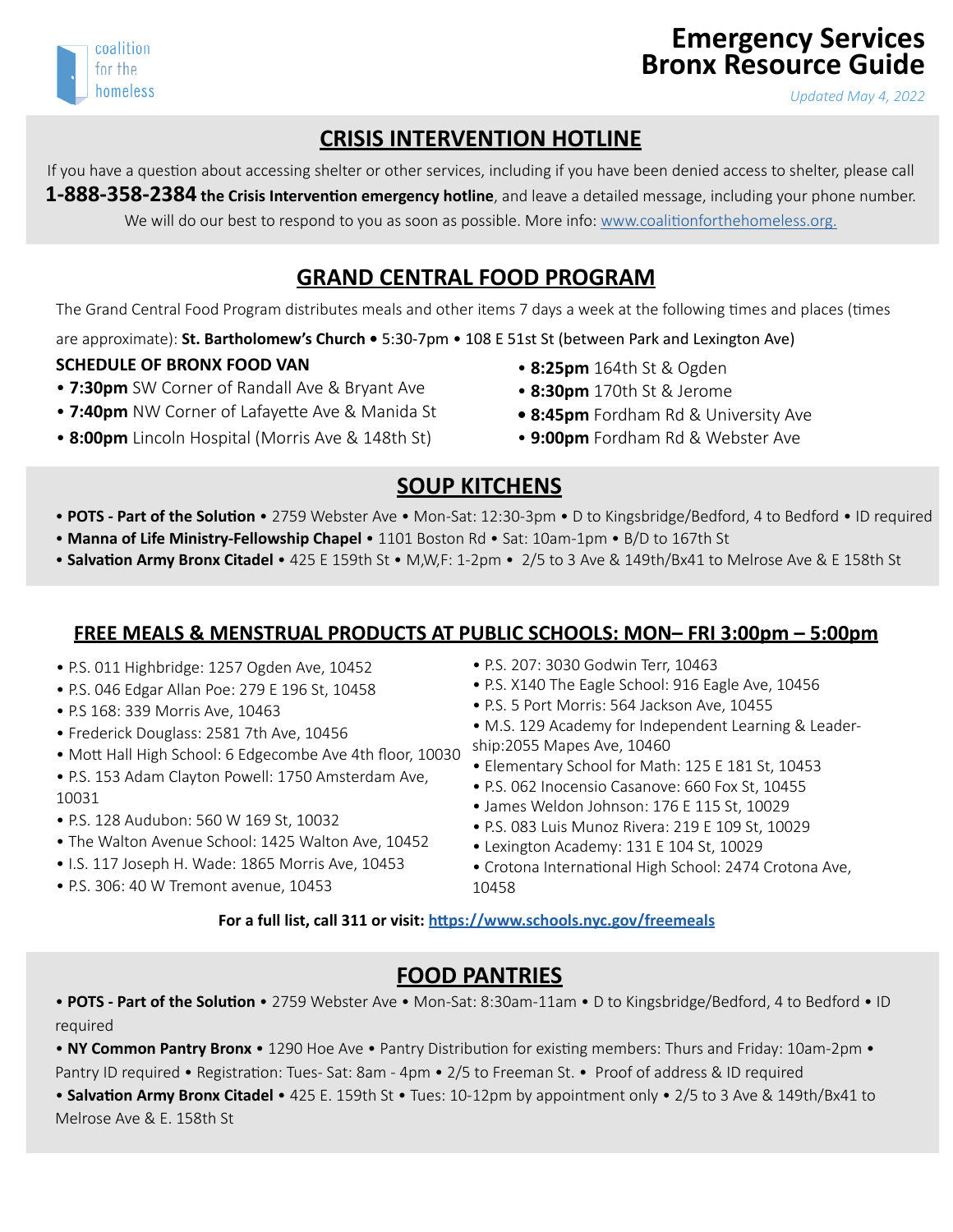# **PUBLIC TOILETS/SHOWERS**

# **TOILETS**

• **St. Bart's Church:** Entrance on 51st St between Park and Lexington • Mon-Sun: 1:30-6:30pm

# **CLOTHING**

- **Bowery Mission:** 227 Bowery: Tues & Wed: 8am • **All Angels Clothing**: 251 West 80th St • Tues &
- Thurs: 8am-12pm • **St. Luke's Community Closet:** 485 Hudson St. • Saturdays 3-4pm

#### **SHOWERS**

• **All Angels Church**: 80th/Broadway • Tues & Thurs • 8am-2pm • First come, first served

• **Bowery Mission:** 227 Bowery • Registration 6:45am • Mon-Fri (men only) 9:30am-12pm, Thurs (women only) 9:30am-12pm

• **Recovery House of Worship** • 360 Schermerhorn St, Brooklyn • Tues: 10am-12pm (Men and Women) • Clothes/toiletries available

- • **POTS**  2759 Webster Ave, Bronx Mon-Fri.: 8am-11am Toiletries and socks also available
- • **NY Common Pantry**  8 East 109th St Showers and laundry Mon, Weds, Thurs, Fri 9:30am-1pm, sign up by 10:30am; haircuts Thurs, sign up by 10am

# **LEGAL SERVICES**

•**POTS - Part of the Solution Legal Clinic**: 2759 Webster Ave, Bronx • Clients seeking assistance may contact the legal clinic directly to schedule a phone meeting at 718-220-4892, ext. 101 and leave a message or email legalclinic@potsbronx.org •**Legal Aid's Access to Benefits (A2B) Helpline:** 888-663-6880 •M-F: 10:00am-3:00pm

# **DROP-IN CENTERS**

#### **ADULTS**

• **Living Room** • 800 Barretto St • Open 24 hours • 6 to Hunts Point, BX6 to Lafayette • Men & Women, 21 & older

• **The Haven** • 2640 Third Ave • Open 24 hours • 6 to 3 Ave/138th St Station

#### **YOUTH**

• **Cardinal McCloskey Community Services** • 333 E 149th St • (718) 993-5495 • 24/7 • 2/5 to 3rd Ave & 149th St

# **SHELTERS**

#### **SINGLE ADULT MEN**

• **30th Street Men's Shelter** • 400-430 E 30th St • (212) 481-0771 • Intake open 24 hours • 6 to 28th St • Men Only **SINGLE ADULT WOMEN**

• **Brooklyn Women's Shelter** • 116 Williams Ave • (718) 483-7700 •Intake open 24 hours • C to Liberty Ave **ADULT COUPLES / FAMILIES WITHOUT MINOR CHILDREN**

• **Adult Family Intake Center (AFIC)** • 400-430 E 30th St (at 29th St & 1st Ave) • (212) 481-4704 • Open 24 hours • 6 to 28th St • Application office for adult couples WITHOUT minor children

#### **FAMILIES WITH CHILDREN**

• **PATH** • 151 E 151st (Bronx) • (917) 521-3900 • Open 24 hours • 2/4 to 149th St/Grand Concourse • Must be a family with children under 21 years old or a pregnant family

## **HEALTH CENTERS**

• **Living Room Health Center** • 800 Barretto Street, Bronx • 347-269-4572 • Open Mon-Thurs

• **Part of the Solution (POTS) Health Center** • 2759 Webster Avenue, Bronx • 347-269-4706 • Call for hours • Telemedicine available

• **Susan's Place Health Center** • 1911-21 Jerome Avenue, Bronx • 718-943-1341 • Open Mon-Fri: 9am-5pm

## **EMERGENCY NUMBERS**

- **NYC Well** (888) NYC-WELL
- • **Suicide Hotline** (800) 273-8255
- **Alcoholics Anonymous** (212) 647-1680
- **Safe Horizon Crime Victim Hotline** (212) 577-7777
- **SAMHSA's Disaster Distress Helpline** (800) 985-5990
	- **Domestic Violence Hotline** (800) 621-4673